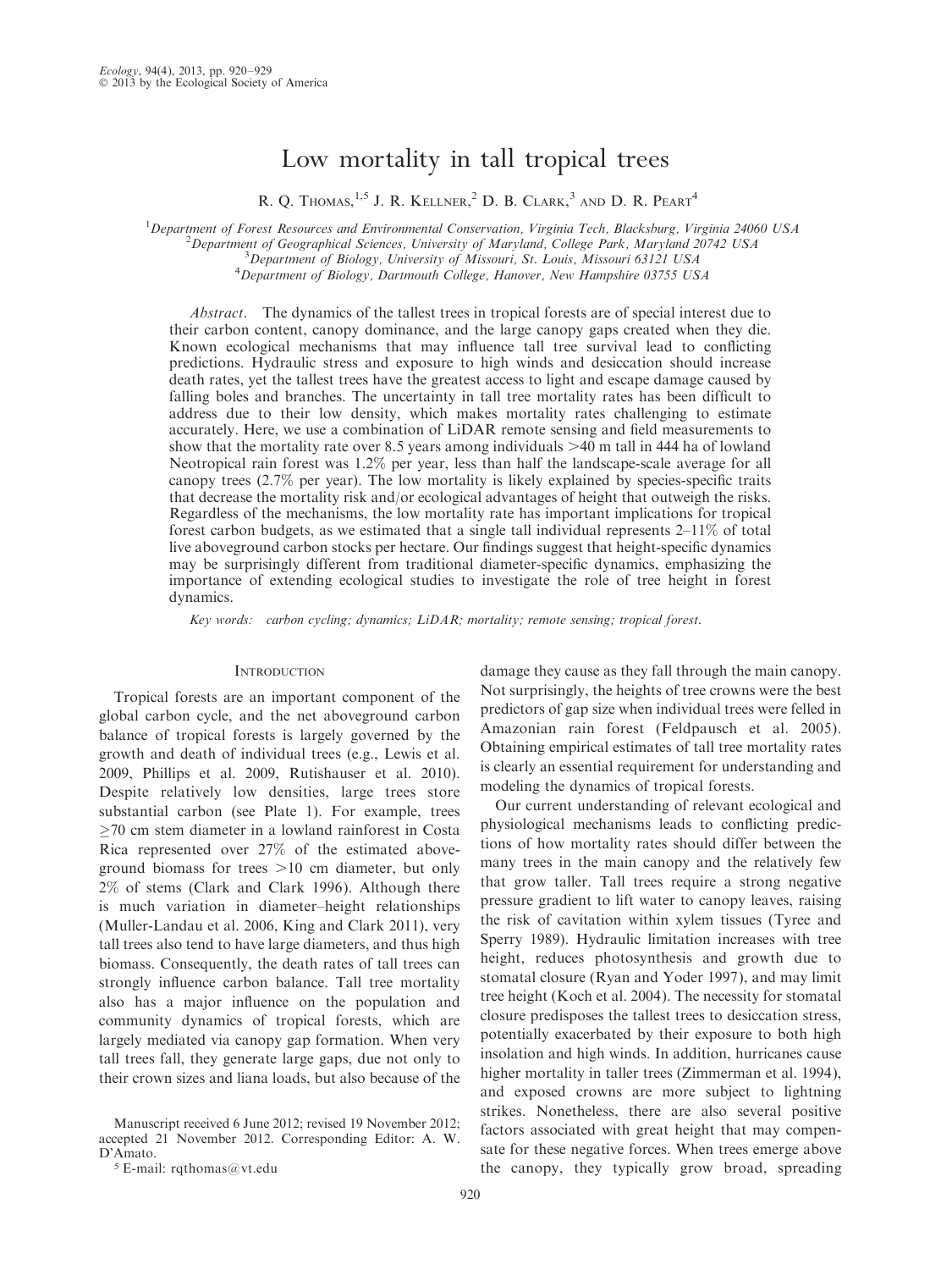crowns. As a result, they escape shading that may limit photosynthesis even in the main canopy, where most crowns are shaded at least partially on their sides, and are limited in areal extent by closely packed neighbors. The combination of high light intensity and great leaf area increases potential carbon gain, provided that hydraulic limitation is not so severe as to force stomatal closure. Furthermore, emergent crowns escape damage from falling boles and branches that are a significant risk in the lower strata (Clark and Clark 2001).

How does the combination of these factors affect the survival of very tall trees? Life history theory has been used (Poorter et al. 2008) to explain observations that, across species, average tree mortality rate decreases with the maximum height attained by a species in tropical forests. Specifically, Poorter et al. (2008) argue that taller species should be those adapted to low-resource environments, and to survive the long time required to reach and emerge from the canopy. Research has demonstrated life-history trade-offs among growth, reproduction, and mortality, especially comparing canopy species with subcanopy species that tend to be of smaller size, to have a smaller size at reproductive maturity, and to have higher mortality rates (Stephenson et al. 2011). However, because environmental conditions and disturbance risk change as individual trees grow taller, explanations that apply to relationships between maximum height and mortality at the species level may not apply to relationships between risk of death and height of individuals across a landscape. How mortality scales with individual tree height involves both intrinsic biological traits arising from life-history evolution, and the proximate risk associated with the environments experienced by individual trees within and above the main canopy layer (Stephenson et al. 2011). Currently, we lack a clear theoretical basis for predicting how species-specific life history traits and individually experienced environments combine to determine the relationship between tree height and mortality rate across a landscape. Apart from theoretical considerations, there are serious logistical constraints on the empirical estimation of death rates in very tall trees. These include their low density and the practical difficulties of measuring tree heights from the ground in tall closed-canopy forest.

In contrast, there are many studies relating mortality to the most easily measured index of size, tree diameter, in a range of forest types. In the temperate forests of the eastern United States, within-species mortality rates were U-shaped for all 21 species examined, with the lowest mortality rate for trees with diameters large enough to potentially occupy the canopy, but higher mortality rates for the largest-diameter trees (Lines et al. 2010). In tropical forests, the shape of this relationship appears to be highly variable across sites. Muller-Landau et al. (2006) found stand-level relationships ranging from U-shaped, with lowest mortality rates at intermediate diameters, to monotonically decreasing mortality with increasing stem diameter. Other standlevel studies have found flat relationships between mortality and stem diameter (Lieberman and Lieberman 1987). There is a similar range of relationships between stem diameter and the probability of mortality at the species level (Clark and Clark 1996, King et al. 2006). This diversity of patterns, together with the scatter in height–diameter relationships, especially among larger trees (Muller-Landau et al. 2006, King and Clark 2011), provides no basis for empirical inference regarding the effects of tree height on mortality rate. Yet, we suggest that height may actually be a better predictor of mortality risk than stem diameter, particularly for large individuals. The vertical positions of tree crowns within and above the main canopy strongly influence the environments experienced by individuals. Trees within the main canopy can have a wide range of diameters yet experience similar environmental conditions. However, we are aware of only one study to date that quantified and compared mortality rates between emergent trees (based on relative crown position rather than height) and those in the main canopy layer: Herwitz et al. (2000) found higher survivorship in emergent crowns, based on repeat imagery using high-resolution stereo-photography in an Australian rainforest.

LiDAR remote sensing is a powerful tool to quantify forest structure, making it feasible to estimate canopy heights over large tropical landscapes (Clark et al. 2004). Repeat LiDAR measurements can be used to study the dynamics of forest structure and carbon cycling (Kellner et al. 2009b, 2011, Dubayah et al. 2010). Here, we use observations from LiDAR at two points in time to study the dynamics of individual trees in a manner comparable to ground-based estimates of mortality. We identified LiDAR tall trees, or LTTs (canopy objects  $>40$  m tall and exposed above the surrounding canopy) in a wellstudied old-growth tropical rain forest, and followed their fates over 8.5 years using LiDAR data. We matched a subset of these LTTs to individually tagged and monitored trees from ground samples. Next, we used the ground-based data to calibrate our LiDARbased estimates of mortality for the LTTs that were not included in the ground-based samples. Finally, we tested whether our LiDAR-based estimates of very tall tree mortality differed from ground-based estimates of mortality that included both canopy-level and taller trees.

## MATERIALS AND METHODS

We quantified the mortality rate between September 1997 and March 2006 for LTTs in 444 ha of old-growth tropical wet forest at La Selva Biological Station in the Atlantic lowlands of Costa Rica (See McDade et al. 1994 for more site information). We manually digitized the boundaries of canopy objects (putative crowns) for trees  $>40$  m tall using a 0.33 m digital canopy model (DCM) generated using airborne LiDAR (Clark et al. 2004; Appendix A). Because LTTs were identified using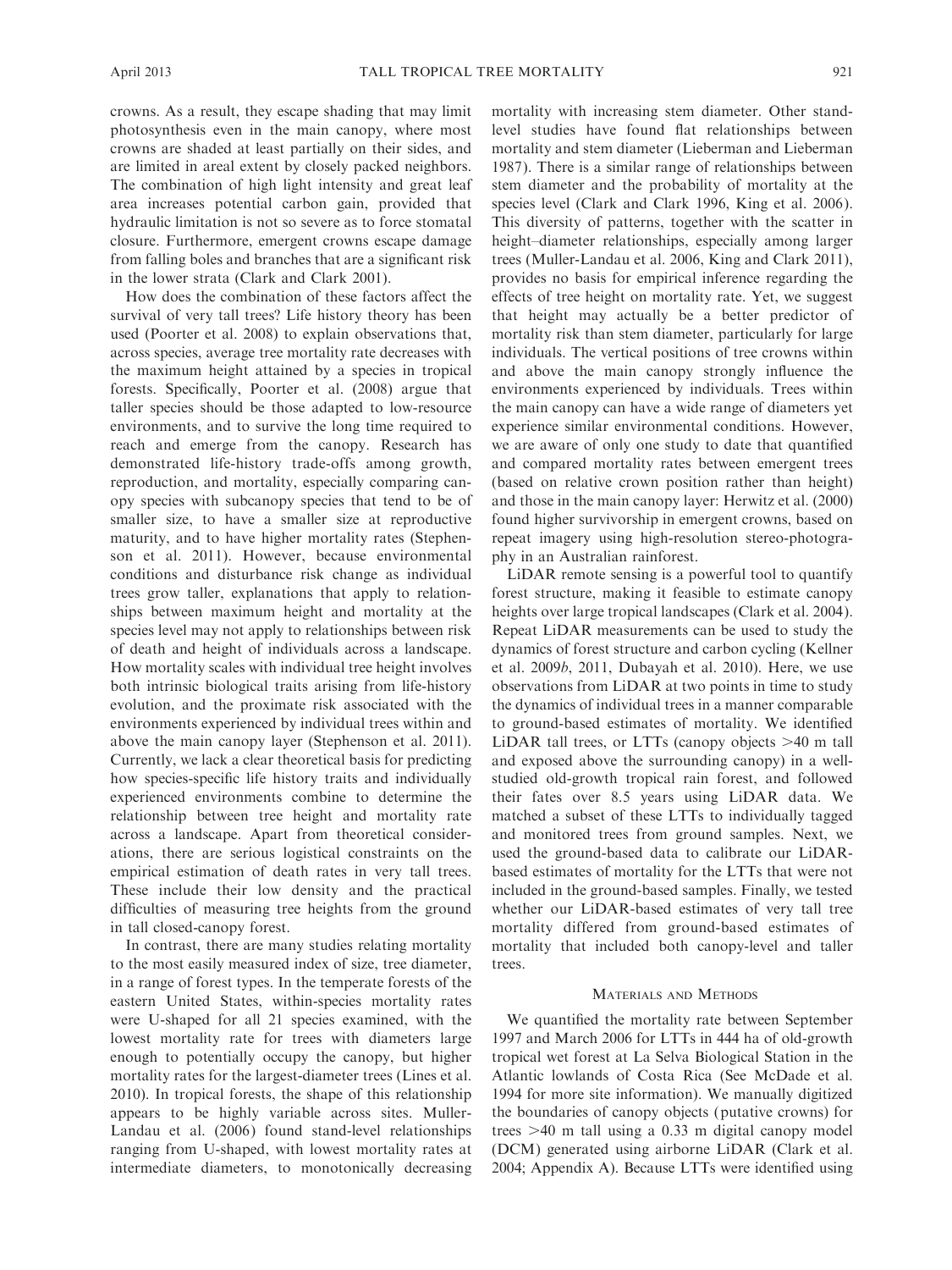laser pulses from aircraft, they represented crown objects that are not overtopped by other trees, and are thus more exposed than trees in the adjacent main canopy layer. The  $>40$  m threshold isolated the tallest of the LTTs, those that were likely to be the individuals most exposed to light, wind, and hydraulic limitation (for context, the mean  $(\pm SD)$  canopy height in the study area was  $20.3 \pm 6.9$  m). In total, we identified 735 LTTs in the 1997 LiDAR data. We then quantified the mean change in canopy height (m) within the extent of each LTT over 8.5 years using an aggregated (5 m) DCM from 1997 and 2006 (Kellner et al. 2009a; Appendix A). We related those changes in canopy height to LTT status (living or dead) using 121 LTTs matched to mapped individual trees from ground samples (see Appendix A). These 121 individuals had a mean diameter in 1997 of at least 98.4 cm (95%  $CI = 52$  to 152 cm; the mean is a minimum estimate because the most recent estimate of the diameter for 79 individuals was prior to 1997; see Appendix B for the distribution of diameter measurement years). The fates of these 121 trees were tracked annually using ground-based monitoring (Clark and Clark 2012). A tree in the field was defined as alive if any leaves were present. Trees with no leaves were judged on bark and sap characteristics before being defined as dead, with uncertain cases rechecked in subsequent annual censuses.

A logistic relationship between height change and probability of identifying a dead tree was determined using a Bayesian approach (Gibbs sampler with  $1 \times 10^6$ ) iterations) to estimate the distribution of the two parameters in the logistic relationship. We used this logistic relationship and distribution of parameter estimates to propagate uncertainty in tree status to remaining LTTs whose fate was unknown but height change was known, and then aggregated across the full dataset to obtain a single, landscape-level mortality rate for LTTs. We propagated the uncertainty in the relationship between height change and mortality by iteratively sampling the posterior parameter distributions from the logistic relationship and calculating the probability that each individual died based on its height change.

We determined the landscape-scale distribution of tree mortality rates as a function of stem diameter using data from a long-term field study that used a stratified random design, based on dominant topographic and fertility gradients within old-growth forest at La Selva (Clark and Clark 2000a). Within 18 0.5-ha plots, all trees  $\geq$ 10 cm stem diameter were censused annually between 1997 and 2006 as part of the CARBONO Project (methods available online).6 The distribution of the landscape-scale mortality rate for trees  $>40$  m tall was compared to the mortality rate estimate for all trees in and above the main canopy ( $\geq$ 30 cm stem diameter) and to trees across 10-cm diameter size classes (10–20, 20–

30, 30–40, 40–50, 50–60,  $\geq 60$  cm diameter). Sample sizes for the six diameter groups were 1862, 610, 318, 199, 105, and 103 individuals, respectively. We grouped all trees  $\geq 60$  cm diameter to obtain an adequate sample for mortality estimations in this size class. Confidence intervals for the mortality rates for trees in 10-cm diameter size classes and for all canopy trees were calculated using nonparametric bootstrapping. Individuals from those alive in 1997 were randomly selected with replacement, and a mortality rate based on the observed fate of the randomly selected individuals was calculated. The random selection was iterated 10 000 times to create a distribution of mortality rate estimates. All mortality rates were annualized using the exponential equation  $m = 1 - \exp(\ln(N_1/N_0)/8.5)$  where  $N_1$  and  $N_0$  were the number of living individuals in 2006 and 1997, respectively.

Because the potential for hydraulic limitation increases with tree height, we assessed whether LTTs were more likely to be located near water features on the landscape (streams and swamps). To test this, we first calculated the distance to the nearest stream using the centroid of the polygon that defined each LTT. We then compared the mean distance to the nearest stream to a null distribution. To generate the null distribution, we randomly selected 735 pixels from the 444-ha study area (one for each tree  $>40$  m tall) and calculated the distance to the nearest stream for each pixel. We repeated this process 10 000 times and calculated the mean distance to the nearest stream for each sample of 735 simulated tree locations. The null distribution therefore comprised the mean distance to the nearest stream from 10 000 iterations of 735 randomly selected locations. We used the same method to assess the association between LTTs and swamps, alluvial soils, and volcanic-derived soils by calculating whether LTTs occurred more often in each environment than expected by chance. We also tested whether annual mortality rates differed for LTTs in the different soil environments (swamp, alluvial, and volcanic-derived) and as distance from stream increased (distance was binned into classes with 15 m per class). We estimated the mortality rate and its uncertainty in each soil environment and each distance-from-stream classification by using the LiDAR height change for each LLT in the habitat and iteratively sampling the posterior distribution of parameters describing mortality as a function of height change. Stream and soil locations were determined using information from the La Selva Geographic Information System. All analyses were conducted using the R program and environment for statistical computation version 2.13 (R Development Core Team 2011).

## **RESULTS**

Across 444-ha of old-growth forest at La Selva, we identified 735 LTTs using data from airborne LiDAR acquired in 1997 (Fig. 1). These were significantly closer <sup>6</sup> www.ots.ac.cr/carbonoproject to streams (mean distance 37.3 m; see Fig. 1) than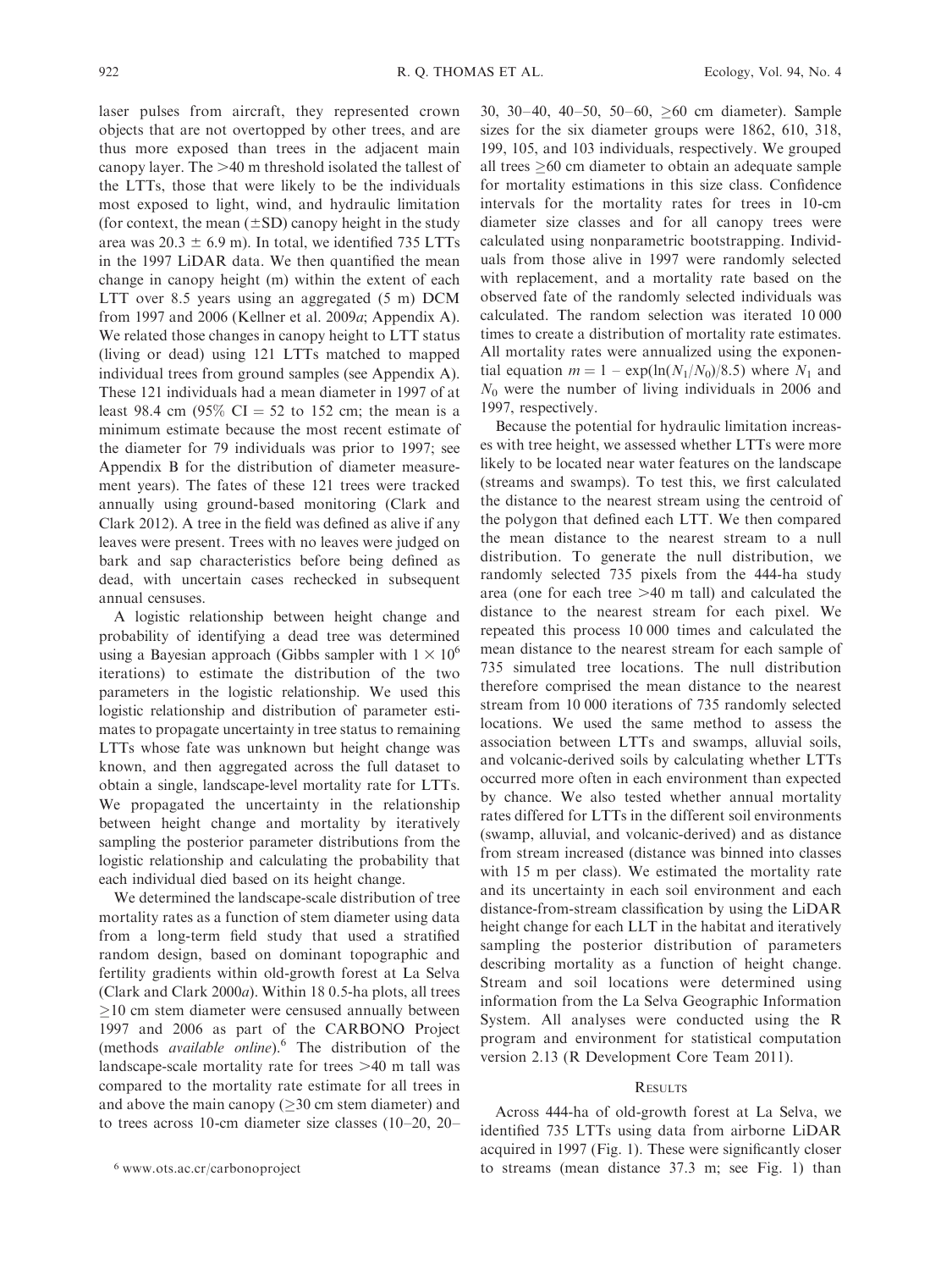

FIG. 1. La Selva, Costa Rica, showing the extent of LiDAR data coverage in 1997 and land use history. The site includes cleared or developed areas, secondary forest, and old-growth forest. Locations of trees >40 m tall identified using LiDAR are in red and black; those in black were also in a long-term field study. Blue lines indicate locations of streams and rivers.

expected under the hypothesis of complete spatial randomness (mean 46.2 m, 95% CI = 43.7–48.6). Similarly, the density of LTTs was significantly higher in swamps (2.72 individuals/ha) than expected by chance  $(1.47 \text{ individuals/ha}; 95\% \text{ CI} = 1.14 - 1.83)$ . LTT density was also higher on alluvial soils (2.60 individuals/ha) than expected by chance (1.48 individuals/ha;  $95\%$  CI = 1.18–1.80). LTT density (1.23 individuals/ha) was not different than expected by chance on volcanic-derived soils (1.47 individuals/ha;  $95\%$  CI = 1.15–1.83).

Of the 735 LTTs, 121 were matched to trees on the ground that had been tracked in a long-term field study, where their mortality was measured over the 8.5-year interval between the acquisition of LiDAR data sets (Fig. 1; see also Clark and Clark 2012). The 121 trees represented seven species: Balizia elegans (31 trees),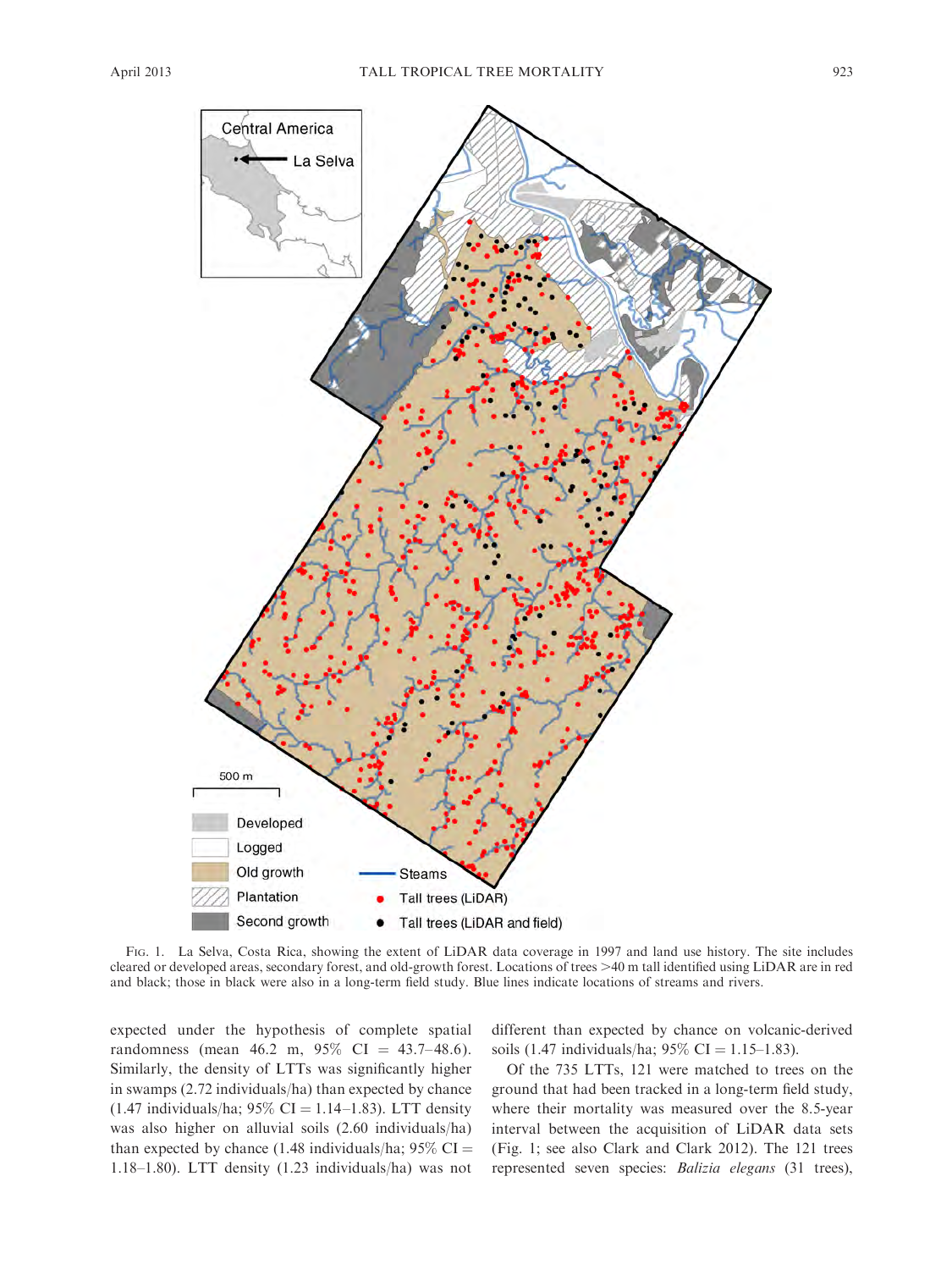

FIG. 2. The probability of identifying a tree as being dead over the 8.5-year interval in this study (1997–2006) significantly decreased with mean LiDAR-measured change in height.

Dipteryx panamensis (50), Hyeronima alchorneoides (18), Hymenolobium mesoamericanum (13), Lecythis ampla (7), Simarouba amara (1), and Minquartia guianensis (1). Over the 8.5-year study interval, 9 of the 121 trees died, corresponding to an annual mortality rate of 0.009  $\text{yr}^{-1}$  $(SD = 0.003, 95\% \text{ CI} = 0.004 - 0.015)$ . This mortality rate was less, but with overlapping 95% confidence intervals, than the rate for 391 individuals from the same set of species that were not matched to LTT crowns (mean  $=$ 0.014, SD = 0.004, 95% CI = 0.010-0.018). The remaining  $614$  LTTs  $>40$  m tall in our sample were not tracked in the field, so their mortality rate in this sample cannot be estimated from the ground. Instead, their mortality could only be estimated using changes in canopy height from airborne LiDAR data.

Tree death and height change, as measured using LiDAR between 1997 and 2006, were significantly related. For the 121 trees that were tracked in the field, the mean change in canopy height between years was  $-4.74$  m, and ranged from  $-17.83$  to 5.84 m. As the mean height change within the area of each tree crown increased (i.e., less height loss or more height gain), the probability of identifying a dead tree (based on field data) decreased significantly (logistic regression,  $b_0$  = 5.575, SD = 1.03, 95% CI = 3.85–7.87;  $b_1 = 0.359$ , SD = 0.08, 95% CI =  $0.21-0.54$ ; Fig. 2). We applied this relationship to mean height changes in the LTTs to estimate the mortality rate among 614 LTTs whose fates were unknown, and to calculate a combined mortality rate for all LTTs in our sample. See Fig. 3 for illustrative examples of LTTs that survived and died within the 121 trees that were tracked in the field. Fig. 3 also shows LTTs whose fate was unknown but whose probability of mortality, based on height change, was calculated.

The 614 LTTs  $>40$  m tall that were not tracked in the field had a similar mortality rate to the 121 trees  $>40$  m tall that were field monitored. For the 614 LTTs not tracked in the field, the mean change in canopy height was  $-5.27$  m, and ranged from  $-27.5$  to 8.8 m. Propagation of uncertainty in the relationship between observed height changes and the probability of mortality indicates an annual mortality rate for the 614 LTTs of  $0.012 \text{ yr}^{-1}$  (SD = 0.003, 95% CI = 0.006–0.018), with a 95% CI that includes the rate estimated for 121 trees in the ground-based sample  $(0.009 \text{ yr}^{-1})$ . Combining the number of known death events from 121 trees with predicted mortality events for the remaining 614 LTTs indicates an annual mortality rate across all 735 LTTs of  $0.012 \text{ yr}^{-1}$  (SD = 0.002, 95% CI = 0.007–0.017; Fig. 4 [note that the mean rate for the 735 trees did not differ from the rate for the 614 LTTs when rounded to three decimal places]). Across the landscape, mortality rates for the 735 LTT did not differ among swamps, alluvial soils, and volcanic-derived soils nor with distance from a stream (Appendix C).

The annual mortality rate for the 735 LTTs was less than the ground-based mortality rate for trees  $>30$  cm stem diameter (including very tall trees) and did not have overlapping 95% confidence intervals (groundbased data from 18 0.5-ha plots;  $n = 725$  trees, mean mortality rate  $= 0.027$ , bootstrapped 95% CI  $= 0.023-$ 0.031; Fig. 4). The ground-based annual mortality rate did not vary with diameter for the 10-cm diameter classes (10–20, 20–30, 30–40, 40–50, 50–60, and  $>60$ cm diameter); 95% confidence intervals overlapped for all diameter classes (Fig. 4). All diameter size classes had a higher mortality rate than the 735 LTTs (Fig. 4).

## **DISCUSSION**

Trees  $>40$  m tall are experiencing a mortality rate that is less than half the rate of mortality in the canopy as a whole. This finding is based on analyses of  $121$  trees  $>40$ m tall that were tracked over 8.5 years, and to an additional 614 individuals in 444 ha of lowland Neotropical rain forest using data from airborne LiDAR. We have demonstrated that tall trees distinguished using LiDAR data can be matched to individuals on the ground, and that known mortality events produce clear changes that are detectable using LiDAR data. Our findings are consistent with the relatively low mortality rates of emergent trees in an Australian rain forest, identified with stereo-photography (Herwitz et al. 2000). However, our finding was surprising because evidence to date at the site (Fig. 4; see also Lieberman and Lieberman 1987, Clark and Clark 1996) indicated that mortality rates do not decrease with diameter (Fig. 4). Therefore, defining tree size using height, rather than diameter, exposed previously undetected size-based heterogeneity in mortality (Fig. 4). The low mortality in tall trees is likely due to a combination of two reasons: species-specific traits that increase longevity throughout all life stages, and the ecological advantages of growing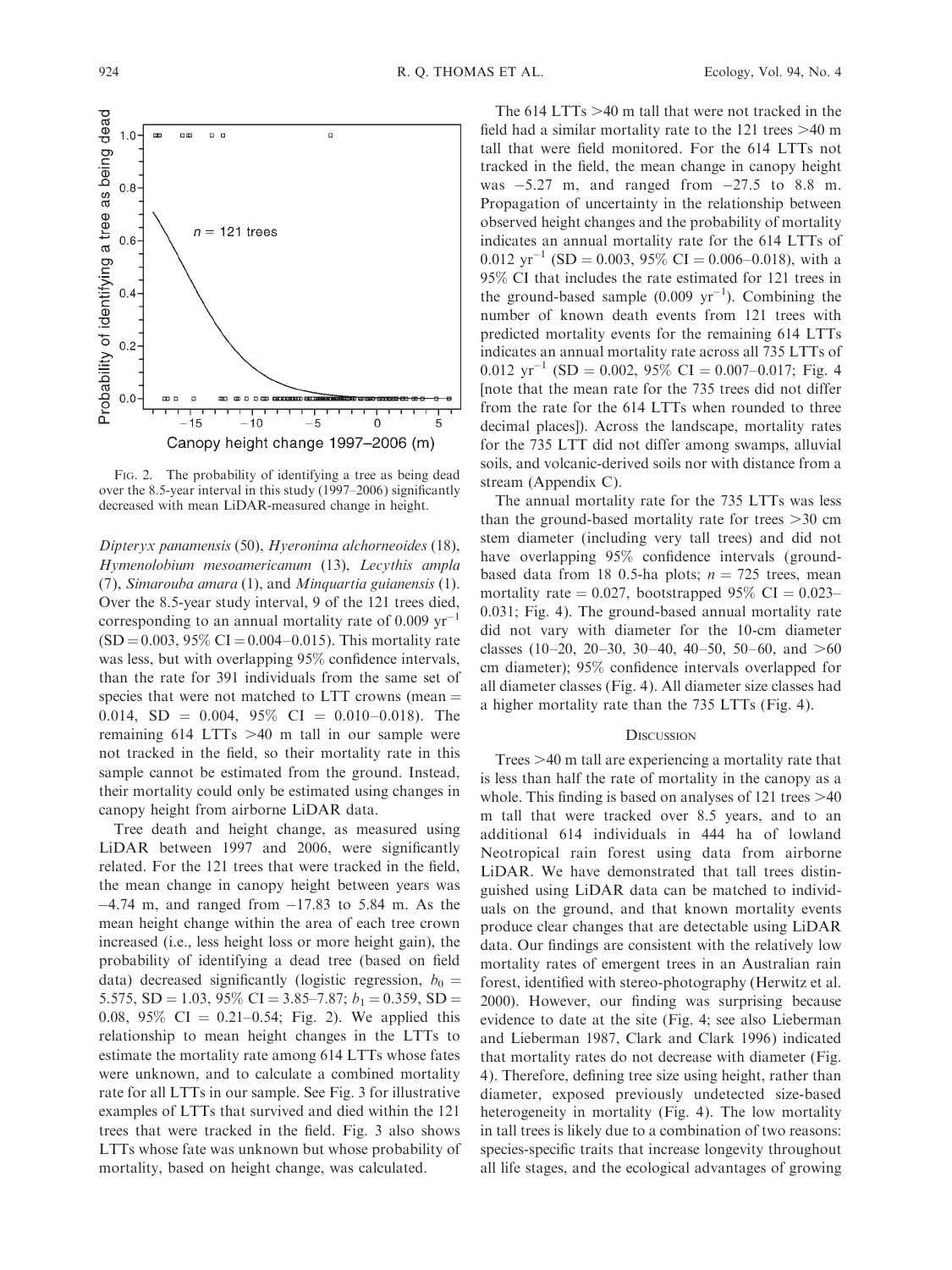

FIG. 3. Landscape-scale mortality of tall tropical trees was quantified using LiDAR. Panels show examples of trees whose fates were known from field data (top and middle rows) and whose fate was unknown (bottom row). The first and second columns are canopy height data measured using LiDAR in 1997 and 2006, respectively, and the third column is the change in canopy height from 1997 to 2006. For the two trees in the lower panels, mean height change within the delineated crown area (lower-right panel) and the relationship in Fig. 2 were used to predict the probability (Pr) that the tree identified using LiDAR in 1997 (lower-left panel) was dead in 2006 (lower-middle panel).

to be one of the tallest individuals in the forest. We explore these two hypotheses in this section.

The low death rate of very tall trees has clear and important implications for canopy gap dynamics. The tallest individuals create large canopy gaps (Feldpausch et al. 2005), especially when tree fall leads to the loss of neighboring smaller crowns via direct mechanical damage or liana connections, and by the loss of liana crowns themselves. Our results imply that the creation rate of very large gaps by the death of a single tree should be quite low, due to the combination of the relative rarity of very tall trees in space and their low death rates. The low rate of large gap formation by individual trees is supported by observations that large gaps are relatively infrequent across the landscape at La Selva (Kellner et al. 2009b).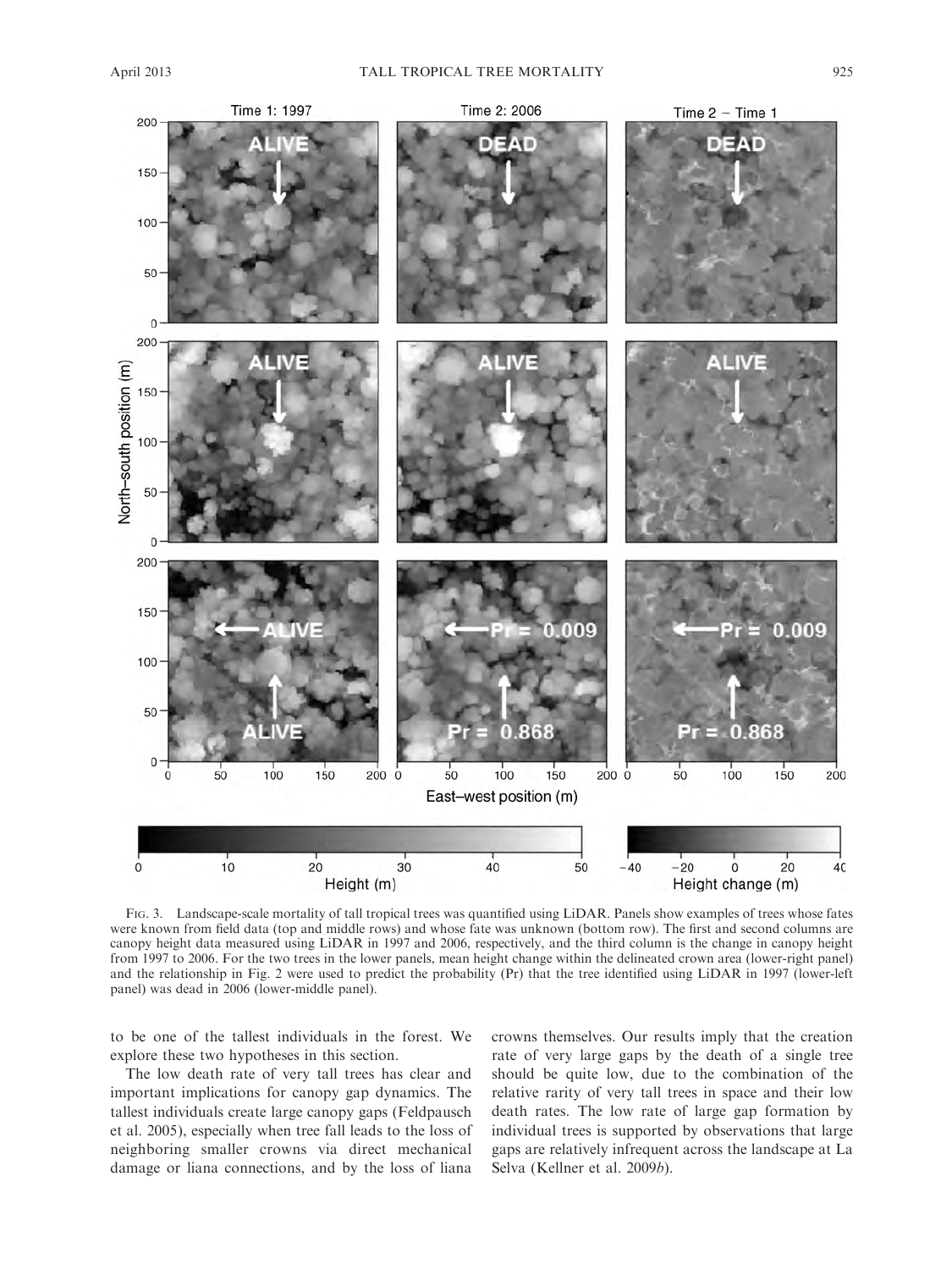

FIG. 4. Mean annual mortality rate at La Selva Biological Station, Costa Rica for the LiDAR sample of trees >40 m tall (open circles) was significantly less than the mortality rate of canopy trees from all diameter-based size classes  $(>10 \text{ cm diameter}, \text{solid})$ circles) measured in the field study. Vertical bars are 95% confidence intervals, and horizontal bars show the range of diameters included in each mortality estimate. The range of diameters included in the landscape sample of trees >40 m tall is unknown and, therefore, not shown.

Why do trees  $>40$  m tall have low death rates? There are at least two broad hypotheses, which are not mutually exclusive. First, the species that most frequently grow very tall may have inherently low death rates relative to species that are typically limited to the main canopy (species-specific hypothesis). The inherently low death rates may be associated with life-history traits, such as high wood density (Poorter et al. 2008) or delayed reproduction (Obeso 2002), that increase survival through all life stages, thus increasing the probability of reaching tall heights. This interpretation is consistent with observations that mortality decreases with maximum height across species (Poorter et al. 2008). In fact, the LTTs likely reflect the maximum heights of the species included in the set of LTTs. At La Selva, the five species that typically achieve large diameters  $(>=70 \text{ cm})$  do appear to have low mortality rates throughout their adult lives (Clark and Clark 1996), and, of the LiDAR-mapped trees  $>40$  m tall that were matched to tagged trees in our ground samples, 119 of 121 (98%) belonged to these five species. Further, the 95% confidence interval in the mortality rate in our sample of trees  $>40$  m tall contains the mortality rate of those same five large species  $(0.006 \text{ yr}^{-1})$  reported in Clark and Clark (1996). Thus, overall, our results are consistent with the species-specific hypothesis.

Second, the low mortality rate in very tall trees may be due to ecological advantages that benefit individuals that attain tall heights (ecological advantages hypothesis). Potential advantages include greater carbon gain and escape from physical damage. Herwitz et al. (2000) attributed higher survival and growth in emergent canopy trees to their greater light interception and lateral canopy growth. Higher light interception likely increases carbon gain, as leaf photosynthetic rates increased through the vertical canopy profile (including emergents) for five species sampled in a Malaysian rain forest (Kenzo et al. 2006). Furthermore, growing taller than one's neighbors decreases exposure to branch falls that can increase mortality (Clark and Clark 2001).

Our results are consistent with the hypothesis that these advantages outweigh any negative effects on survival in our sample trees that may be due to hydraulic limitation, desiccation, or mechanical stress imposed by high winds. Mechanical stress from hurricanes is not a major cause of tree mortality at La Selva (Denslow and Hartshorn 1994). However, we found evidence in the distribution of LTTs across the landscape that is consistent with negative factors limiting the distribution of very tall trees. Trees  $>40$  m tall at the time of the first LiDAR collection were more likely to be found near either streams or swamps, suggesting that water availability and/or topography influences their distribution. Trees may infrequently grow  $>40$  m tall on ridges or steep slopes at La Selva where desiccation may be greater, soils less stable, and wind speeds higher. Water stress is known to strongly influence mortality in other tropical forests, e.g., following the 2005 Amazonian drought (Phillips et al. 2009) and in drought experiments (Nepstad et al. 2007). While we did find evidence that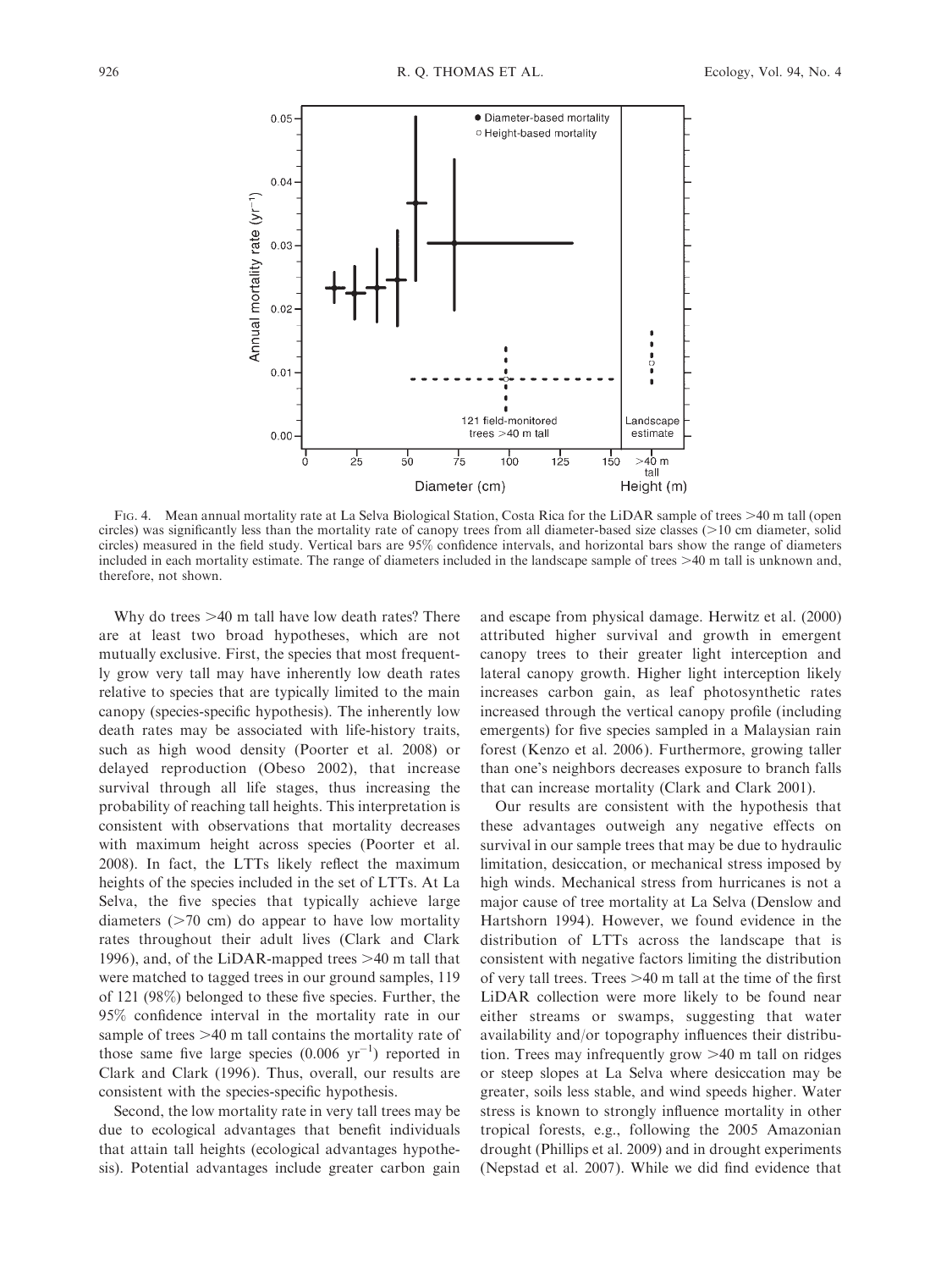

PLATE 1. Very large tropical trees are relatively rare but store a significant portion of total aboveground carbon and are important in local disturbance regimes. The Lecythis ampla (Lecythidaceae) pictured here is a common emergent in old-growth forest at the La Selva Biological Station in Costa Rica, where it regularly surpasses 1 m in trunk diameter and 40 m in height. Photo credit: D. B. Clark.

distributional patterns were related to streams and swamps, we found no differences in mortality rates for LTTs in swamps vs. outside swamps. Likewise, tall trees near streams did not have lower mortality rates than individuals farther from streams. However, the uncertainty in the LiDAR-based estimates of mortality reduces our power to detect subtle patterns, and thus we cannot definitively rule out local environmental controls on mortality.

The species-specific and the ecological-advantages hypotheses are not mutually exclusive, because individuals of tree species with inherently low mortality rates could still experience a lower mortality risk as they achieve very tall heights. The relative strengths of the effects represented by these two hypotheses could be tested by quantifying (across species) differences in mortality rate between individuals at a range of tree heights. With such data, one could test not only for the main effects of height (or relative height) and species, but also for their interaction, to determine whether the effects of relative height on mortality are dependent on species identity. Most tropical tree species, including the very tall species, exist at densities of  $\leq 1$  individual  $\geq 10$ cm diameter per hectare. Our results show it is now feasible to obtain the sample sizes necessary for testing these hypotheses by mapping tree heights over mesoscale landscapes, followed by groundwork to determine the species identities of the identified and geolocated very tall trees. In lieu of species-specific data describing how mortality rates vary with height, available evidence on mortality rates from a group of species at La Selva is consistent with species-specific hypothesis. Across the five species in the long-term dataset that we used to calibrate the LTT mortality (i.e., the species including many of the tallest trees), we found that mortality rates were not statistically different for trees <40 m and trees  $>40$  m tall. Therefore, the species-level traits of these species may influence mortality rate more than the heights of the individuals.

The negative factors associated with very tall canopy height are likely to be most pronounced in fragmented forests and those subject to drought. The intact oldgrowth forest at La Selva in our study is likely not subject to extensive edge effects that occur in forest fragments, such as greater wind sheer, increased desiccation, and increased competition from climbing vegetation (Laurance et al. 2000); any edge effects that occur at the border with secondary and plantation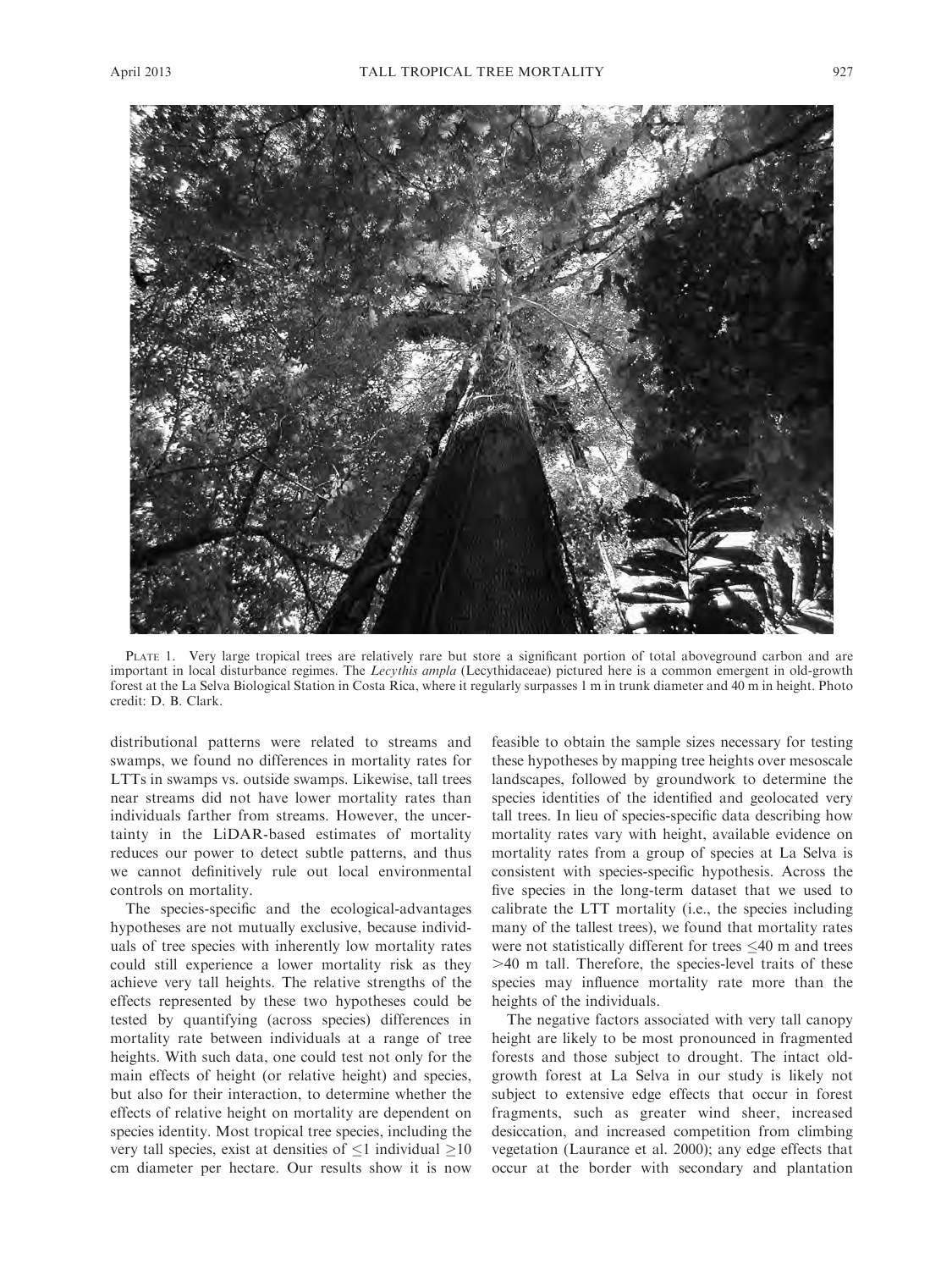forests (Fig. 1) were included in our estimate of low mortality in tall trees and would imply that the mortality of tall trees in the core of the old-growth forest was lower than we report. Nor is La Selva subject to severe drought (Clark et al. 2003). However, known ecological mechanisms suggest that tall tree mortality may be particularly sensitive to some of the effects of climate change, as climate change may increase drought stress in parts of the tropics (Allen et al. 2009) and may also increase hurricane intensity (Knutson et al. 2010).

Our interpretation of low mortality in tall tropical trees depends on the association of LTTs and single tree crowns. We are confident that this was the case for the 16% of the LTTs (121 of 735) that were matched to ground-based samples, since no crowns  $>40$  m tall were overtopped by others  $>40$  m tall. Among the other 614 LTTs, there may be cases where two or more adjacent tall trees were not separated as individuals, but rather treated in our data as a single LTT. If this error occurred, it could have altered the mortality rate estimate, depending on the tree-specific dynamics of the tall trees that were not accurately separated as individuals. Nonetheless, based on analyses of the 121 matched samples, we conclude that the potential for this error is small and our conclusions are robust.

What are the implications of low mortality in tall tropical trees for the forest carbon cycle? The low mortality rate, combined with large carbon stocks per tree, implies that substantial carbon stocks persist in a few individuals. For example, although estimating carbon stocks in tall trees is challenging due to limited allometric data (King and Clark 2011), we can approximate the carbon content in tall trees by using a diameter–carbon allometric relationship (Clark and Clark 1996), assuming that all individuals have stem diameters between 69 and 160 cm (the minimum and maximum diameter of trees  $>40$  m tall in King and Clark 2011), and multiplying by the observed density of 1.6 individuals/ha. Based on these assumptions, tall trees represent between 3% and 18% of live aboveground carbon stocks  $>10$  cm diameter at La Selva (total = 80.5) Mg C/ha; Clark and Clark 2000). The death of a single individual can be between 2% and 11% of live aboveground carbon stocks per ha, indicating that incorrectly accounting for low mortality in tall tropical trees can overestimate carbon turnover.

Our novel finding that tall tropical trees have substantially lower mortality rates than canopy trees and are more likely to be near streams and swamps was dependent on the use of LiDAR remote sensing to capture a landscape perspective of forest dynamics. The dynamics of rare but important individuals are difficult to characterize in plot-scale tropical studies: even at La Selva, a well-studied site, much of the knowledge of adult tree forest dynamics is based on only 21 ha of oldgrowth landscape (Lieberman and Lieberman 1987, Clark and Clark 2000). The success of combining LiDAR remote sensing of canopy height change with field calibration of mortality events to study individual tree dynamics suggests that widespread collection of LiDAR data may uncover previously unknown forest dynamics across the tropics and can provide a necessary baseline for detecting the influence of global change on forest dynamics.

### **ACKNOWLEDGMENTS**

R. Q. Thomas, J. R. Kellner, and D. R. Peart conceived the research, R. Q. Thomas and J. R. Kellner designed and executed the analyses, D. B. Clark, J. R. Kellner, and R. Q. Thomas contributed to field sampling, and R. Q. Thomas, J. R. Kellner, D. R. Peart, and D. B. Clark contributed to the interpretation, analysis, and writing. We thank C. C. Carey for comments on the manuscript. We thank the Paul K. Richter and Evelyn E. Cook Richter Memorial Fund, an Andrew W. Mellon Grant to D. R. Peart, and New Hampshire NASA Space Grant for funding to R. Q. Thomas. Measurement of the 121 ground-data trees was supported by National Science Foundation TREES LTREB grant DEB-0640206 to D. A. Clark and D. B. Clark and by the Andrew W. Mellon Foundation. Research in the CARBONO plots was supported by NSF LTREB 0841872 to D. B. Clark and D. A. Clark, and by the Volcán Barva Transect TEAM Project of Conservation International, made possible with a grant from the Gordon and Betty Moore Foundation. Acquisition of LiDAR data was supported by NSF (SGER 0533575 and 0223284), NASA, the University of Maryland, TEAM, and the University of Alberta (Arturo Sánchez).

#### LITERATURE CITED

- Allen, C. D., et al. 2009. A global overview of drought and heat-induced tree mortality reveals emerging climate change risks for forests. Forest Ecology and Management 259:660– 684.
- Clark, D. A., and D. B. Clark. 2001. Getting to the canopy: tree height growth in a neotropical rain forest. Ecology 82:1460– 1472.
- Clark, D. A., S. Piper, C. Keeling, and D. B. Clark. 2003. Tropical rain forest tree growth and atmospheric carbon dynamics linked to interannual temperature variation during 1984–2000. Proceedings of the National Academy of Sciences USA 100:5852–5857.
- Clark, D. B., and D. A. Clark. 1996. Abundance, growth and mortality of very large trees in neotropical lowland rain forest. Forest Ecology and Management 80:235–244.
- Clark, D. B., and D. A. Clark. 2000. Landscape-scale variation in forest structure and biomass in a tropical rain forest. Forest Ecology and Management 137:185–198.
- Clark, D. B., and D. A. Clark. 2012. Annual tree growth, mortality, physical condition, and microsite in an old-growth tropical rain forest, 1983–2010. Ecology 93:213.
- Clark, M. L., D. B. Clark, and D. A. Roberts. 2004. Small footprint lidar estimation of sub-canopy elevation and tree height in a tropical rain forest landscape. Remote Sensing of the Environment 91:68–89.
- Denslow, J., and G. S. Hartshorn. 1994. Tree fall gap environments and forest dynamic processes. Pages 120–127 in L. A. McDade, editor. La Selva: ecology and natural history of a Neotropical rain forest. University of Chicago Press, Chicago, Illinois, USA.
- Dubayah, R. O., S. L. Sheldon, D. B. Clark, M. A. Hofton, J. B. Blair, G. C. Hurtt, and R. L. Chazdon. 2010. Estimation of tropical forest height and biomass dynamics using Lidar remote sensing. Journal of Geophysical Research 115:G00E09.
- Feldpausch, T. R., S. Jirka, C. A. M. Passos, F. Jasper, and S. J. Riha. 2005. When big trees fall: damage and carbon